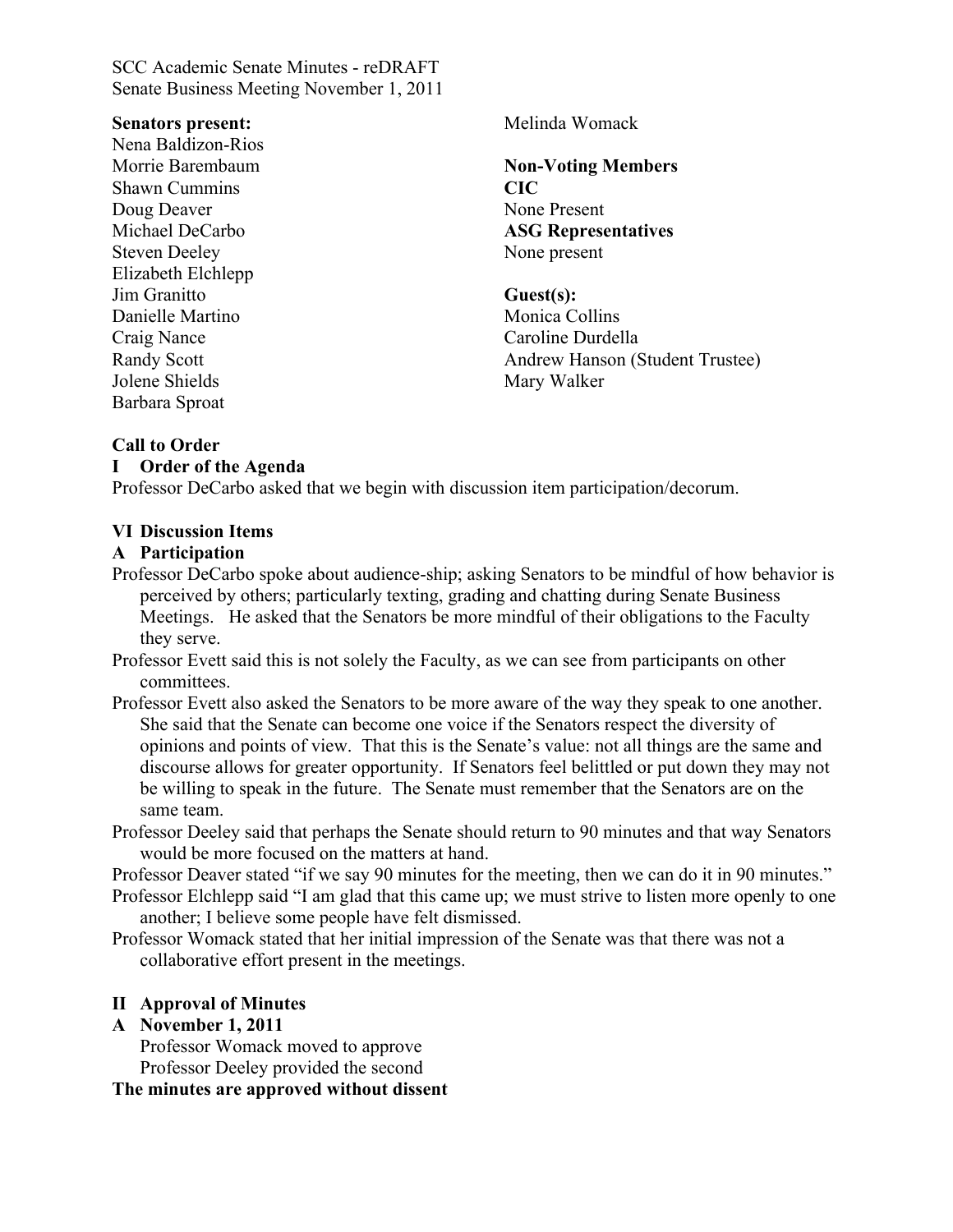# **III Public Comments**

- 1 Professor Nance reported that some Faculty have complained that they have not been involved in the decision making processes, yet last Friday we were presented with the opportunity to participate in the Assessment software for SLO's and very few Faculty attended. Here was an opportunity to be involved and a decision to be jointly made; it is unfortunate that the Faculty did not actively participate.
- 2 Associate Dean Durdella encourages Senators to contact members of SLOARC for their insight regarding the new software.
- 3 President Barembaum brought attention to the missing agendas and minutes link on the Senate website; this problem is being addressed.
- 4 President Barembaum announced that Professor Rutan has been hospitalized this past week and will be returning this week; he asked that the Faculty keep him in their thoughts.

## **IV ASG Report**

None Given

# **V Action Item**

### **A Resolution F2011.4: In support of adopting "Statement on Standards of Assessment Practice for Instructional programs"** (Appendix 1 – Resolution F2011.4) **During Discussion**

Dean Durdella stated that SCC's current method of SLO assessment uses many different interpretations and definitions; the guidelines set down in the document promote common language and approaches across departments.

Professor Nance argued that the wording of the motion leads to the interpretation that the Senate is setting the standards.

This uncertainty is modified to read:

Resolved, That the Academic Senate of Santiago Canyon College *adopt the proposed 2011* Student Learning Outcome Assessment Review Committee document "Statement on Standards of Assessment Practice for Instructional Programs."

**The document is adopted without dissent.**

# **B Faculty Hiring Ranking** (Appendix 2 – Faculty Hiring Ranking)

## **During Discussion**

Professor Nance asked if ASL falls within the Core of the College's mission.

Professor Cummins argued that there is a certificate offered.

Professor Womack stated that it also counts for a language.

- Professor Evett reported that ASL students have complained about the lack of classes and ability to complete their program.
- Professor Nance responded that he is concerned that the ASL position might be one of the first positions to go if SCC continues to downsize and therefore should possibly not be ranked as highly as it has been ranked.
- Professor Collins said that there is not a full time faculty member within the District regarding ASL. It is the second most popular language course at SAC and it is 100% run by part time faculty without leadership and direction. The certificate is a step towards becoming an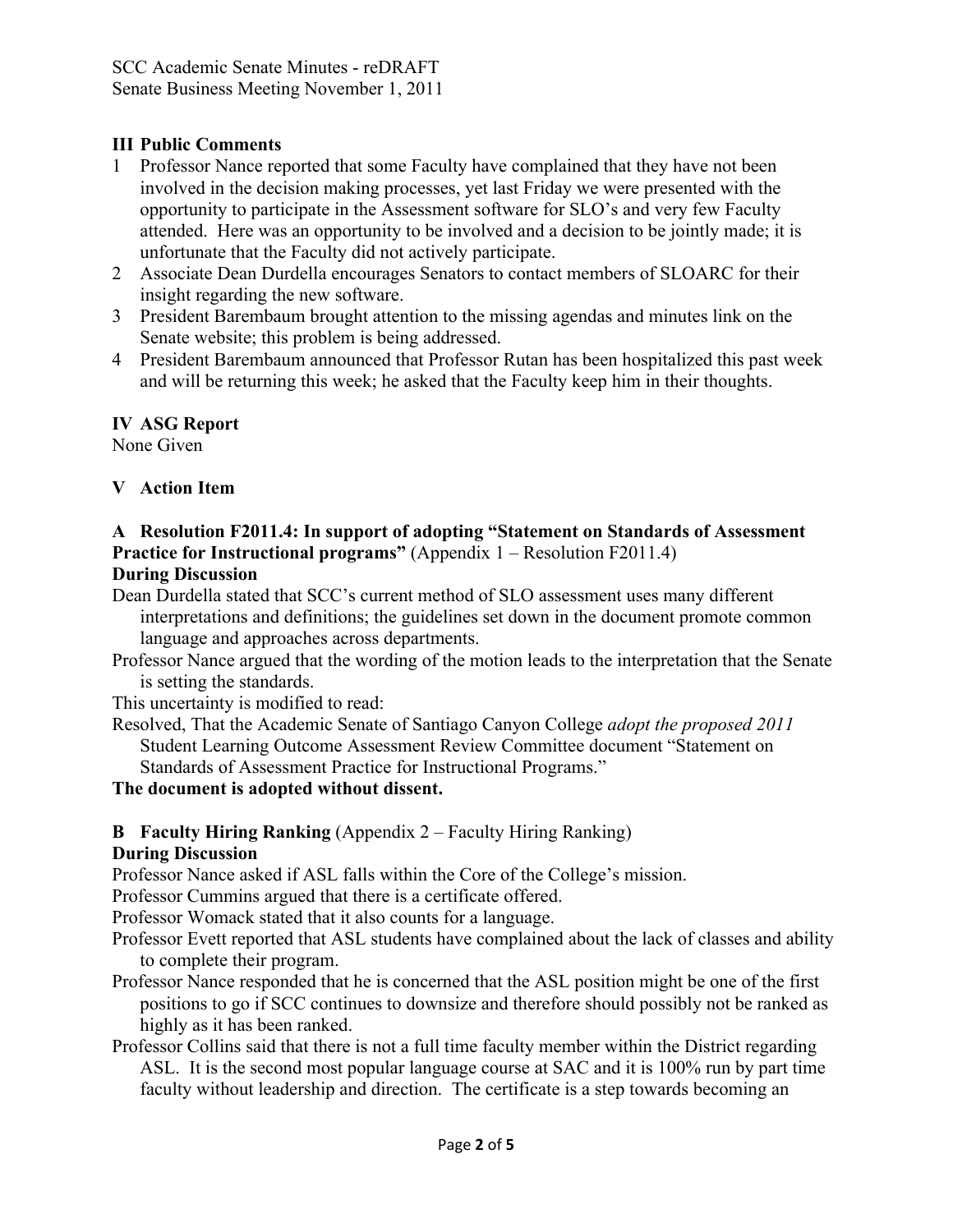interpreter, but we need a full time faculty member to create a degree in ASL. All sections have significant wait list.

- Professor Sproat spoke to the absence of information on the Library application, stating that the information asked for does not reflect Library practice.
- Professor DeCarbo clarified that at this point we are discussing whether this ranking should be approved; he further clarified that the hiring form is flawed regarding the Library (and other areas) and recommends that a Task Force review it in the Spring.
- Professor Cummins said that the form does make it difficult to justify faculty positions outside of the classroom.

Professor Scott asked if anyone has seen the concentric circles that President Vazquez refers to. Professor Martino moved to approve the ranking with the objections noted.

Professor Nance provided the second.

# **The rankings are approved without dissent.**

# **VI Discussion Items**

**A Participation**

Moved to the beginning of the meeting

# **B Senate Grants Task Force**

- 1 The Task Force examined the Request for Authorization to Apply for a Grant and determined that this form is not filled out for every grant pursued nor always submitted to the College Council.
- 2 The Task Force decided that many of the concerns about grants can be addressed by modifying the form. (Appendix 3 –
- 3 In order for to adopt this form the Task Force brought forth for a first reading. (Appendix 4 Resolution)

# **C Honors**

Postponed

- **D Student Success Task Force Recommendations** President Barembaum (Appendix 5 –
- 1 The Task Force was to create a plan for promoting and improving student success.
- 2 There will be a Town Hall November  $8<sup>th</sup>$  at Saddleback
- 3 The website is http://studentsuccess.ideascale.com/
- 4 Professor Evett reports that it will limit student access and has the potential to reshape the Community College Mission.
- 5 Andrew Hanson reports back from the LA Town Hall that there are many within the District that who are seeking degrees, but there are many who are not. He asked: how do we tell students who are successfully completing courses, but are not seeking degrees, that they are unsuccessful? The answer he received is that in a time of crisis, there are some that are going to have to take the brunt of the economic downturn; and if they are not succeeding by our standards, then they are not succeeding.
- 6 Professor Shields said she is concerned about the creation of a standardized placement test.
- 7 Professor Walker, as a member of the Association of Community Education presented her concerns about the document: